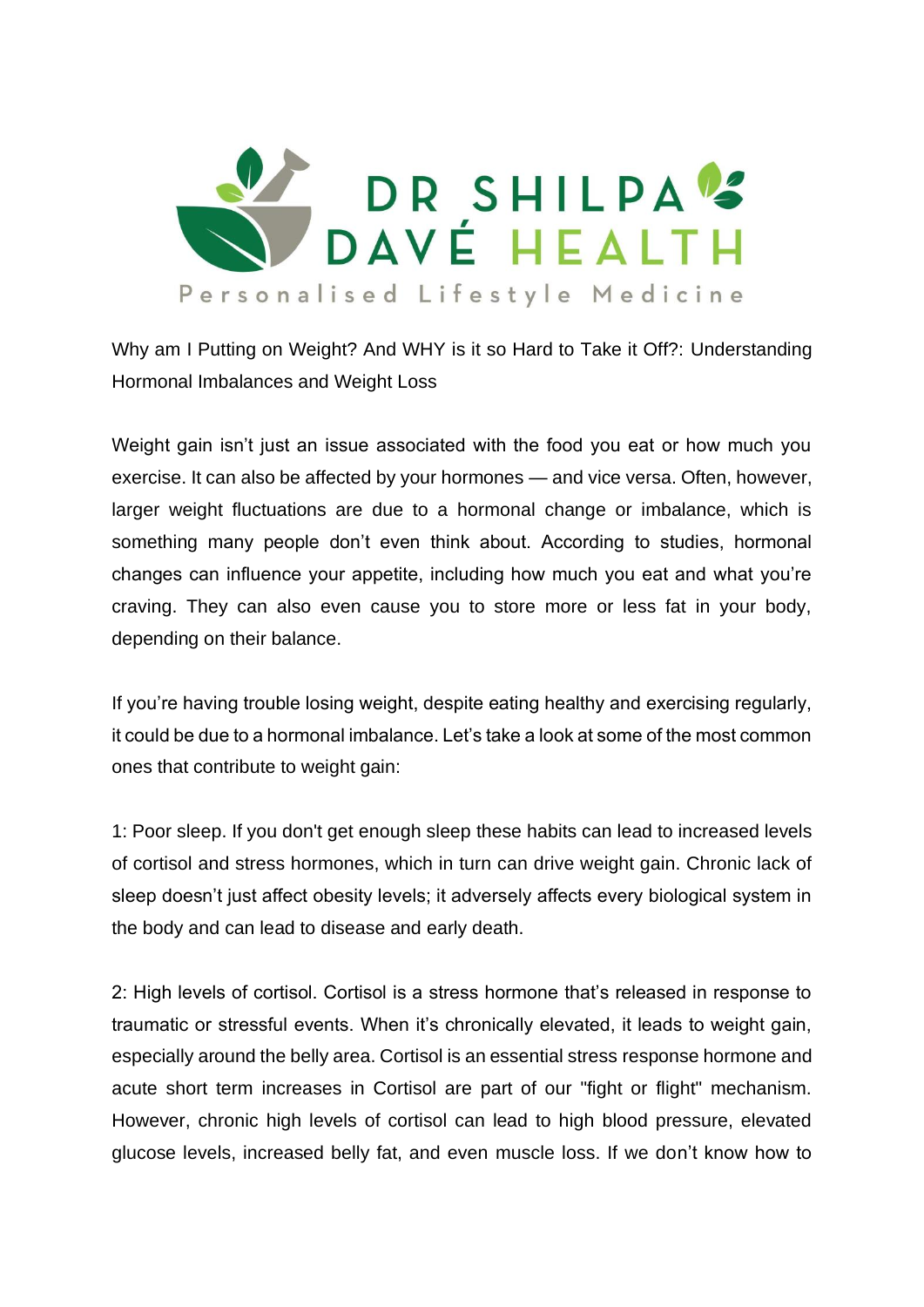manage our stress levels the adrenal glands produce less and less cortisol which leads to another condition called adrenal fatigue which causes a chronically sluggish metabolism. Adrenal fatigue affects not only the entire endocrine system, but also makes it harder to cope with every-day life events and makes us much less resilient and more prone to disease

3: Insulin resistance. This condition develops when your cells become resistant to insulin, which is responsible for controlling blood sugar levels. Higher insulin levels signal the body to store more fat, especially around the abdominal area. This particular fat (also called visceral fat) is hazardous to health and can cause fatty liver disease and increased Inflammation levels. The two biggest causes of Insulin Resistance are eating a diet high in processed foods and sugars along with not getting enough exercise. A poor diet not only leads to obesity, but it also creates an imbalance in the health of the gut microbiome. Insulin Resistance can also lead to Syndrome X, also referred to as Metabolic Syndrome. This occurs when a person has high blood pressure, elevated glucose levels, abnormal cholesterol, and excess abdominal fat. These issues are a recipe for disease and will almost certainly contribute to a life of poor health and early death if they are not addressed at their root cause. Insulin resistance can be reversed. Fad diets or calorie-restricted diets are not needed to reverse resistance; all that's needed is to cut out processed foods and foods high in sugar and increase physical activity. These two things alone will go a long way towards better health

4: Hypothyroidism - an underactive thyroid - is another common hormonal imbalance that can lead to weight gain. This occurs when the thyroid gland doesn't produce enough thyroid hormone, which is responsible for regulating metabolism. Symptoms of hypothyroidism include weight gain, fatigue, constipation, and depression. The good news is that this condition can be treated with medication and by making some dietary changes. T4 is the hormone made by the thyroid gland that is secreted throughout the body. However, T4 needs to be converted into T3 hormone in order for the cells to function properly and be converted into energy. Not everyone can convert T4 in to T3; it's actually quite a common problem. When this is the case, no amount of Levothyroxine is going to correct an underactive thyroid. Additionally, a common cause of hypothyroidism is a condition called Hashimoto's Disease. This is an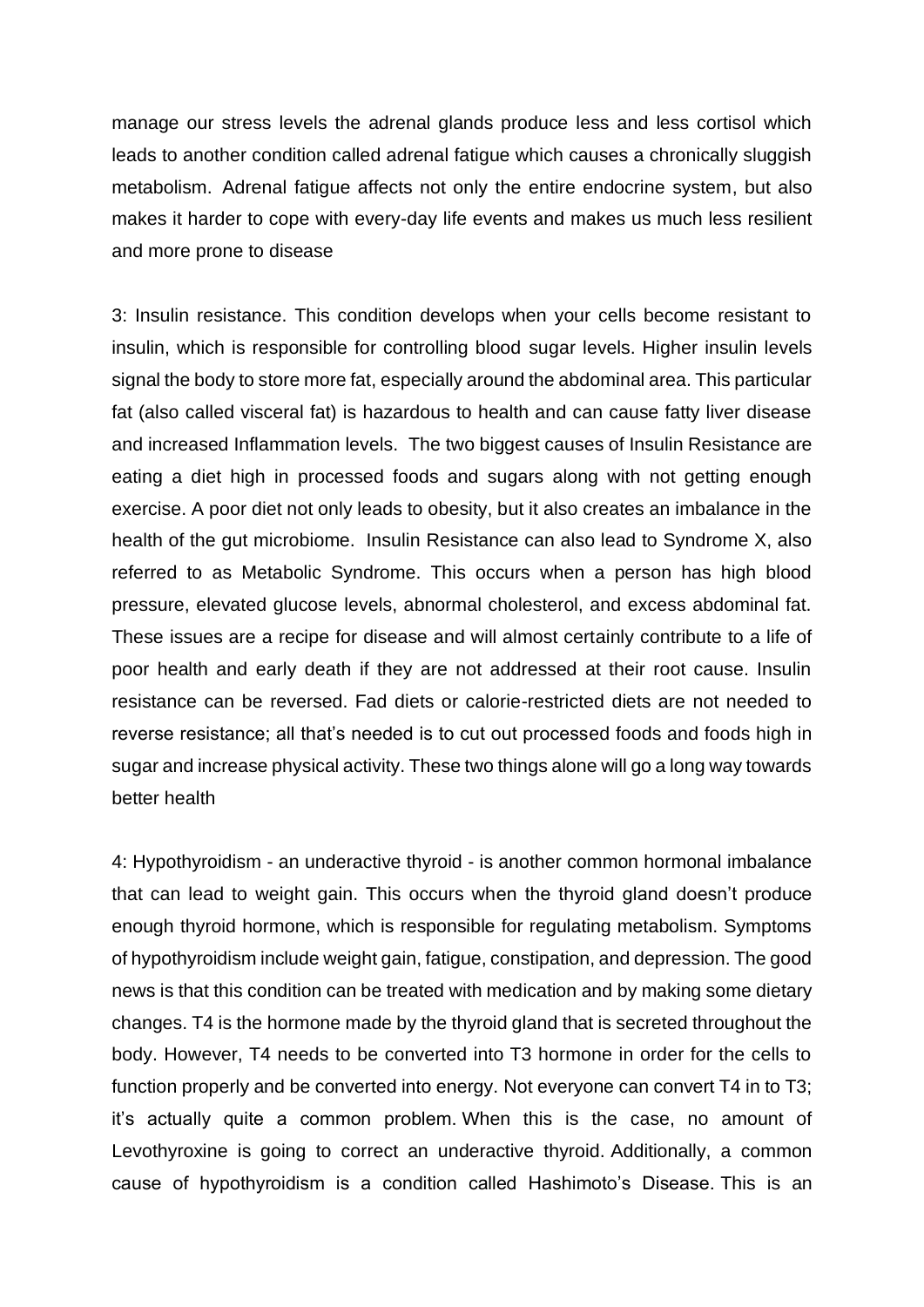autoimmune disorder in which antibodies attack the thyroid gland which cause degradation to the gland itself.

5: Leptin and Ghrelin: These are two hormones that are responsible for controlling hunger and feelings of fullness. Ghrelin is the hormone that stimulates appetite, while leptin is the hormone that signals the body to stop eating. When these hormones are out of balance, it can lead to weight gain or difficulty losing weight. Leptin resistance develops when the cells become resistant to leptin , which means that the body doesn't get the signal to stop eating. This leads to overeating and weight gain. Ghrelin resistance develops when there is an overproduction of ghrelin, which results in a feeling of being always hungry.

5: Inbalance between oestrogen and progesterone. Oestrogen dominance is a condition in which there's an imbalance between the two hormones, with often progesterone actually the first hormone to fall in the pre-menopause period. It is the inbalance as well as the absolute levels falling that leads to weight gain and symptoms of fatigue, nights sweats, brain fog and joint aches (amongst other symptoms) that all contribute to poor sleep and a lack of energy and motivation to exercise, a viscious circle. Some ways to manage your oestrogen are to get plenty of fibre in your diet, eat more cruciferous vegetables, exercise more frequently, and add flaxseeds to your diet.

So whats the solution?

The answer to resolving these hormonal imbalances and restoring weight-loss is not a quick fix, or a one size fits all approach. It requires dedication to making some changes in your lifestyle – changes that will improve your overall health and help you feel more energetic and motivated. This includes eating a healthy diet rich in protein and minerals, getting enough good quality sleep, and exercising regularly. These things combined with some targeted supplements can help to restore hormone balance and get your weight-loss journey back on track.